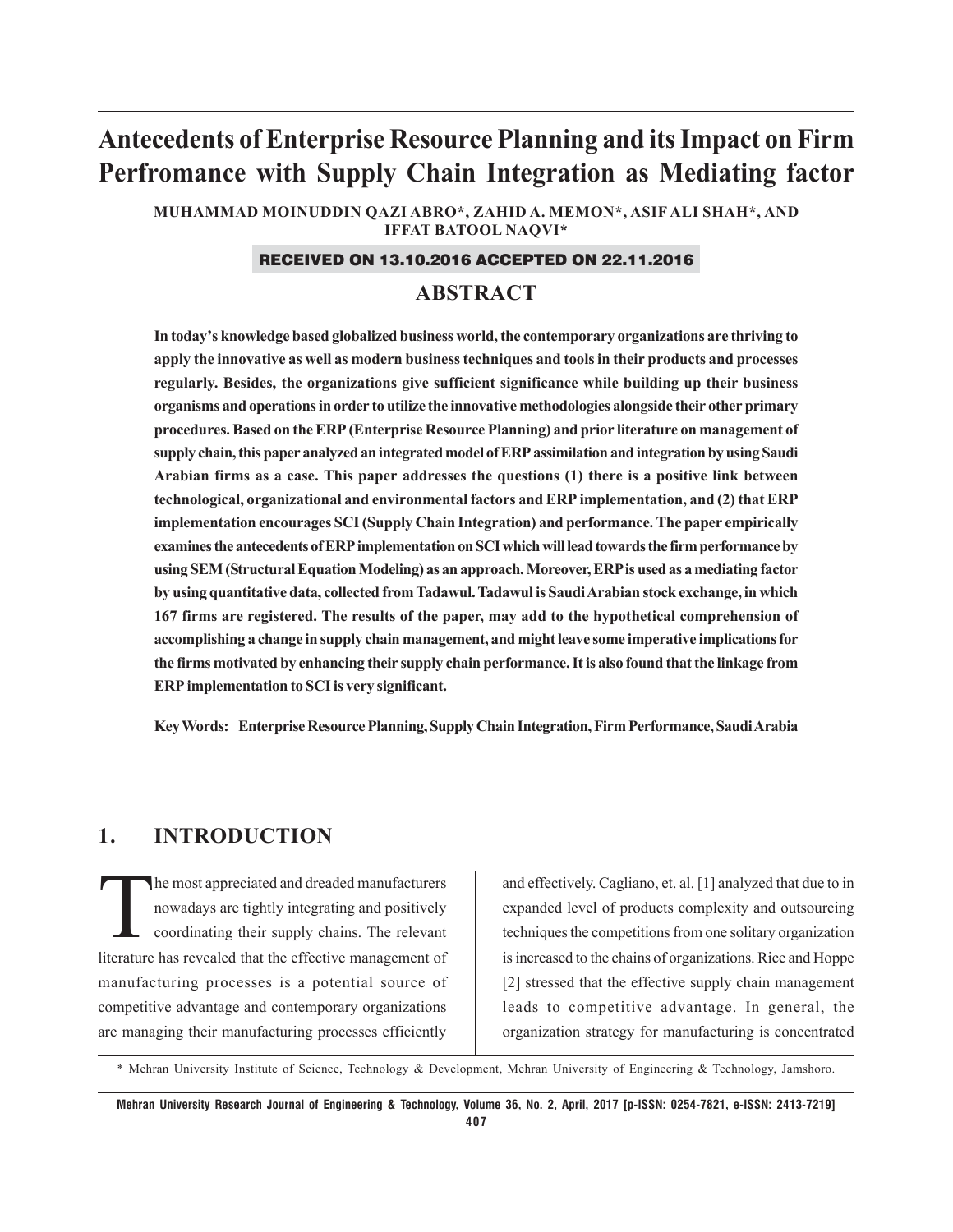on the internal processes of manufacturing; however; in particular manufacturing strategy is concerned with the different nodes of supply chain, physical transformation of material as well as products assembly. Therefore, supply chain management is one of the important issues for many organizations. The contemporary organizations are gaining their competitive advantage not only through the integration of different business processes or business functions internally or managing their knowledge, but also through the external integration and alignment of business processes like their relationship with suppliers as well as customers. There are large numbers of studies which are contributing to the operations and manufacturing management literature. These contributions now-a-days are concentrated on how organizations can integrate their internal as well as external activities with their suppliers as well as customers. Moreover, the organizations are in the process as well as working hard to improve their internal processes and manufacturing operations by using different types of manufacturing practices. The advanced manufacturing practices techniques and their relationship with organizational performance is studied already, however, the relationship between manufacturing improvement programs like EPR and SCI is been rather neglected so far. Identifying the antecedents of the ERP system implementation and their relation to the supply chain integration should provide a better indulgent of the shared implications of ERP system implementation and SC integration. The research intends to explore the success factors of implementing ERP system, by addressing the research questions: what are the antecedents of implementing successful ERP system? And how will successful implementation of ERP system impact supply chain integration and the performance of the firm? This research contributes to the literature by being first to consider these issues from one particular country. Towards that end, the paper extends our knowledge about Internetenabled supply chains and identifies the greatest

obstacles to their integration. This paper is structured in a way that this introductory section is followed by literature review of supply chain integration and enterprise resource planning. Then the next section summarizes the theoretical background of technology-organization- environment and resource based theory. Then the next section, presents the research model and the development of the hypotheses. The next section, discusses the planned methodology to test the research hypotheses, however, conclusions and future research avenues will be discussed in the last section.

#### **2. LITERATURE REVIEW**

### **2.1 Supply Chain Integration**

SCM (Supply Chain Management) is an "integration of business processes" as defined by Kivimaa and Kern [3]. The conventional understanding in the SCM literature is that "the more integration the better supply chain performance". SCM also creates value for the organization, its partners as well as its shareholders (Lambert et. al. [4]). SCM and integration has been distinguished as major factor to oversee supply chains and accomplish leading performance (Carmeli and Tishler [5]). Bagchi and Skjoett-Larsen [6] suggested that vertical integration in a supply chain must be exchanged with virtual integration and each node must focus on the processes which it implements better, leaving the rest of the chain to the other elements. The ultimate goal of this exercise is that the entire processes across the supply chain is designed, managed and coordinated like one single unit. However, there are numbers of researchers argued that close collaboration and integration are not the best solutions in every case (Hayes and Wheelwright [7]). Moreover, it is obligatory to reconsider the prevailing perspective of integrated supply chain management. Lee [8] has revealed that an integrated supply chain works more than the cost reduction for any manufacturing organization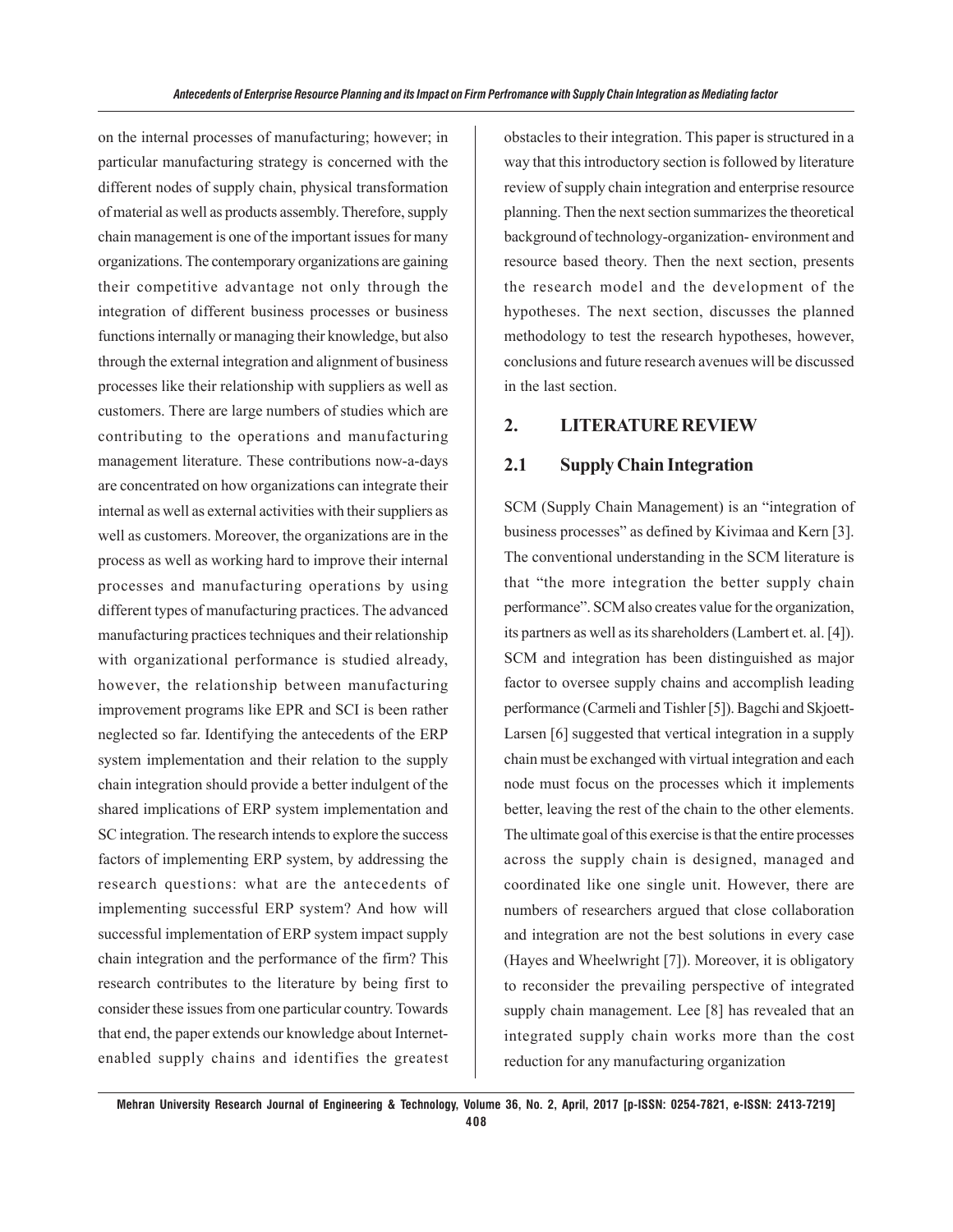There are a limited number of studies which mapped the real level of integration among the different nodes of the supply chain. The key components of a supply chain are relationship of the origination with its suppliers, interaction between the nodes of the chain, business processes and horizontal as well as vertical information flow. Traditional supply chain management system is different from the contemporary modern and integrated supply chain. The traditional supply chain has many disadvantages, for example at every level in reverse in the supply chain, the precision of the estimate will decrease due to the expansion in the vulnerability of interest as an aftereffect of the disengaged data streams. Mistaken estimate more often than not makes surplus stock for both suppliers and producers. Another disadvantage is that the traditional chain typically responds very slowly to the demand and estimate changes and as a result, the traditional supply chain normally aspects environmental problems; therefore, the academic literature on supply chain has been encouraging the need for supply chain improvement to deal with the environmental vagueness or uncertainty, as discussed by Lee [8]. Graham and Stevens [9] stated that the supply chain literature has concluded that the integration of supply chain is based on internal as well as external integration.

### **2.2 Enterprise Resource Planning**

The consolidated strategic manufacturing model, which was established during the different stages of ERP as well as SCM has identified a number of treadles, characterized as structural and infrastructural model. This is being used by the organizations to develop their manufacturing strategies in terms of quality, cost, flexibility and delivery (Skinner [10]; Hill [11]; Hayes and Wheelwright [12]). Besides the common efforts to keep the organization up to date in improving their operations, two other major areas of investment should be taken into considerations. The first area is the investment in integrated information

systems, specifically ERP, while its application and manufacturing processes is subtle (Qing, et. al. [13]). Davenport [14] suggested that the implementation of the ERP system by different organizations is being broadly studied in current literature, concentrating especially on the challenges during the implementation process. ERP implementation is related with a greater degree of information flowing with suppliers. ERP system is premeditated in order to increase the information inside the organization. The second area is the investment in particular practices that refer to lean production and TQM (Total Quality Management) models. These practices aim to gain a focus in process of the manufacturing arrangement and a pull manufacturing system, and to improve productivity and quality through these quality management techniques. There is vast variety of literature available on these manufacturing practices; however, this paper focuses on the first area which is the investment in integrated information systems, specifically ERP systems. The integration of supply chain is examined in the academics from many perceptions. For instance, Narasimhan and Das [15] distinguished between SCI, customer integration, distribution integration, information integration as well as logistics integration. However, this paper concentrates on the upstream side of supply chain and its integration mechanism, and in particular those nodes of the chain which are intended to integrate the production processes. Having said all this, this paper evaluates the integration techniques espoused by the different organizations. These integration techniques are named as JIT (Just in Time), Lean manufacturing, etc. However, it is argued that, within these practices, it is necessary to recognize the distinctive factors. Cagliano, et. al. [16] revealed that several practices are intended to integrate the forward physical flows. These both methods of assimilating supply chain methods are not related in nature. The first way requires a closer combination of the manufacturing systems between customers as well as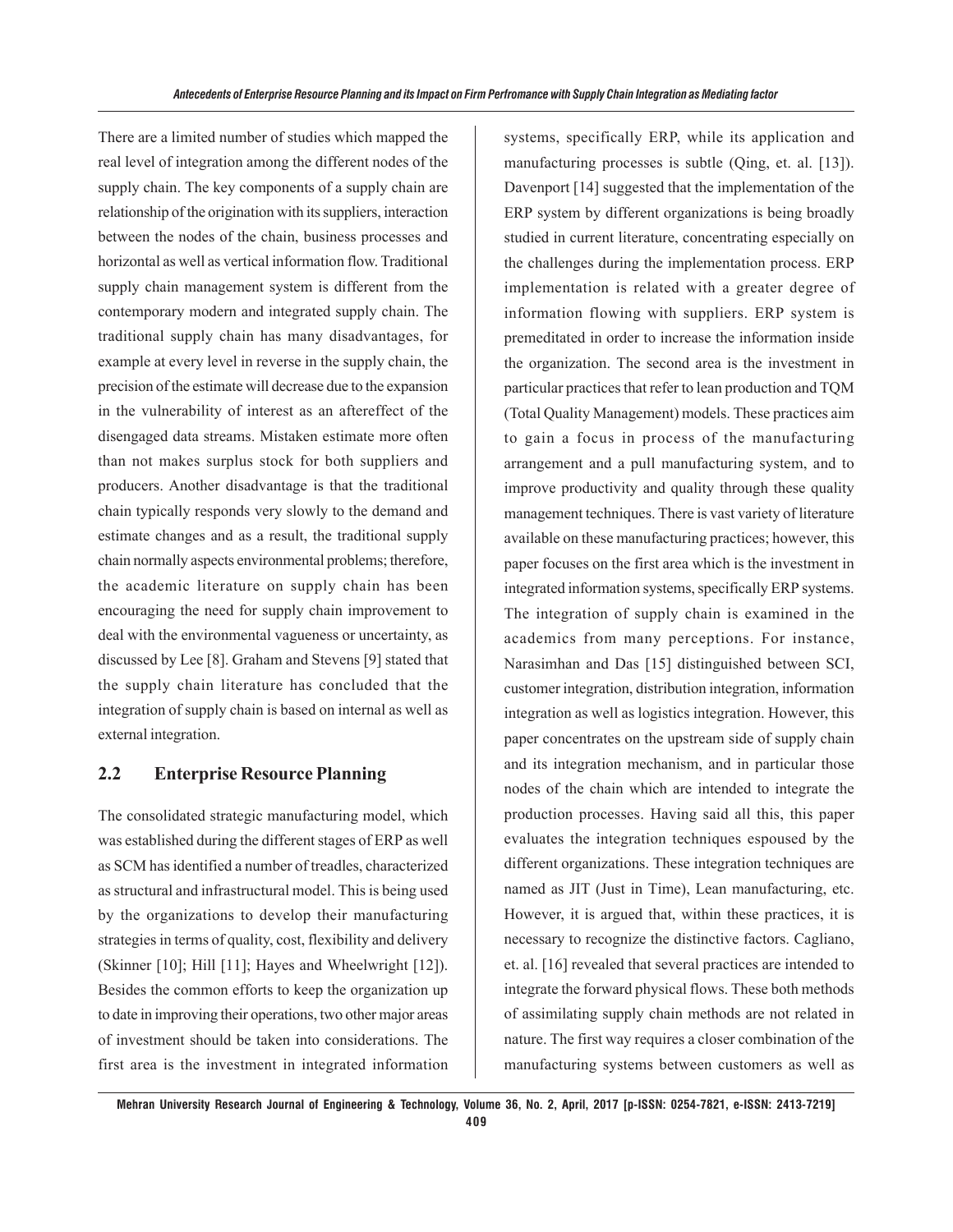suppliers. The second way of integration or assimilation is intended to leverage information from supply chain participants to improve internal processes and operations management systems. The integration practices have been widely discussed in the academic literature as well as supported empirically. However, many studies support that if there is a greater level of integration there will be greater performance of the organization (Cagliano, et. al. [16]). Therefore, this paper is not planned to analyze the importance of SCI methods or mechanisms but however to evaluate their relation or association with ERP system.

### **3. THEORETICAL BACKGROUNDS**

This section provides TOE (Technology Organization Environment) framework and RBV (Resource Based View) as the theoretical rationale of the suggested model. The role of a firm as an initial adopter of ERP is still crucial for value creation to the firm. Therefore, this paper identifies the determinants of ERP implementation, its use and value creation process on the performance of firm.

### **3.1 TOE Framework**

In 1990, Tornatzky and Fleischer [17] developed a framework based on TOE, in which three contexts of firm which might affect the ERP or any other IT (Information Technology) based process are introduced. These contexts are based on technological issues, organizational issues as well as environmental issues. Technological issues or context is defined as the extant any innovative technology is relevant for the firm. Organizational context is defined as descriptive measures which might influence in technology adoption as well as implementation such as size and scope, and the resources. However, environment context is in which a firm operates [17]. TOE is helpful in order to explain the implementation of innovative technologies, because its driving force is well articulated in a comprehensive manner. Bradford and Florin [18] argued that the technological, organizational and interorganizational characteristics are considered as strategic drivers for technology diffusion. Based on TOE framework, Brazel and his colleague [19] investigated three factors which might effect on EDI (Electronic Data Interchange) adoption in small and medium sized firms, which are organizational readiness, the external pressure organization is facing or might face, and the benefits the organization can or will receive. However, for the purpose of this paper, the antecedents of ERP use in the context of innovative technology adoption are identified.

#### **3.2 Resource-Based Theory**

RBV theorizes that a firm produces value by combining its assorted and steady resources that are VRIN (Valuable, sporadic, Inimitable or Non-Substitutable) against competitors. Resources are more likely to support firms' sustained competitive advantages when they are protected by "separating tools" such as time-compression diseconomies, historical exclusivity and fundamental vagueness. In the literature, the RBV is used to evaluate the IT capabilities of the firms and its commercial value. Begek et. al. [20] argues that business value of IT appeals the amount through which IT is used by the firms towards their value chain. It is further argued that these IT capabilities initiated by ERP adoption and implementation enable firms to gain a competitive advantage against their competitors. Fig. 1 depicts theoretical framework.

#### **4. HYPOTHESES DEVELOPMENT**

### **4.1 Technological Context**

Technological context is considered as which the firms can accomplish their competitiveness through innovation. The perceived innovative advantage as the level of the relative point of interest that ERP conveys to the firm the authors assembled this advantage into immediate and aberrant advantages. Direct advantages allude to operational cost investment funds identified with the inward effectiveness which incorporate enhancing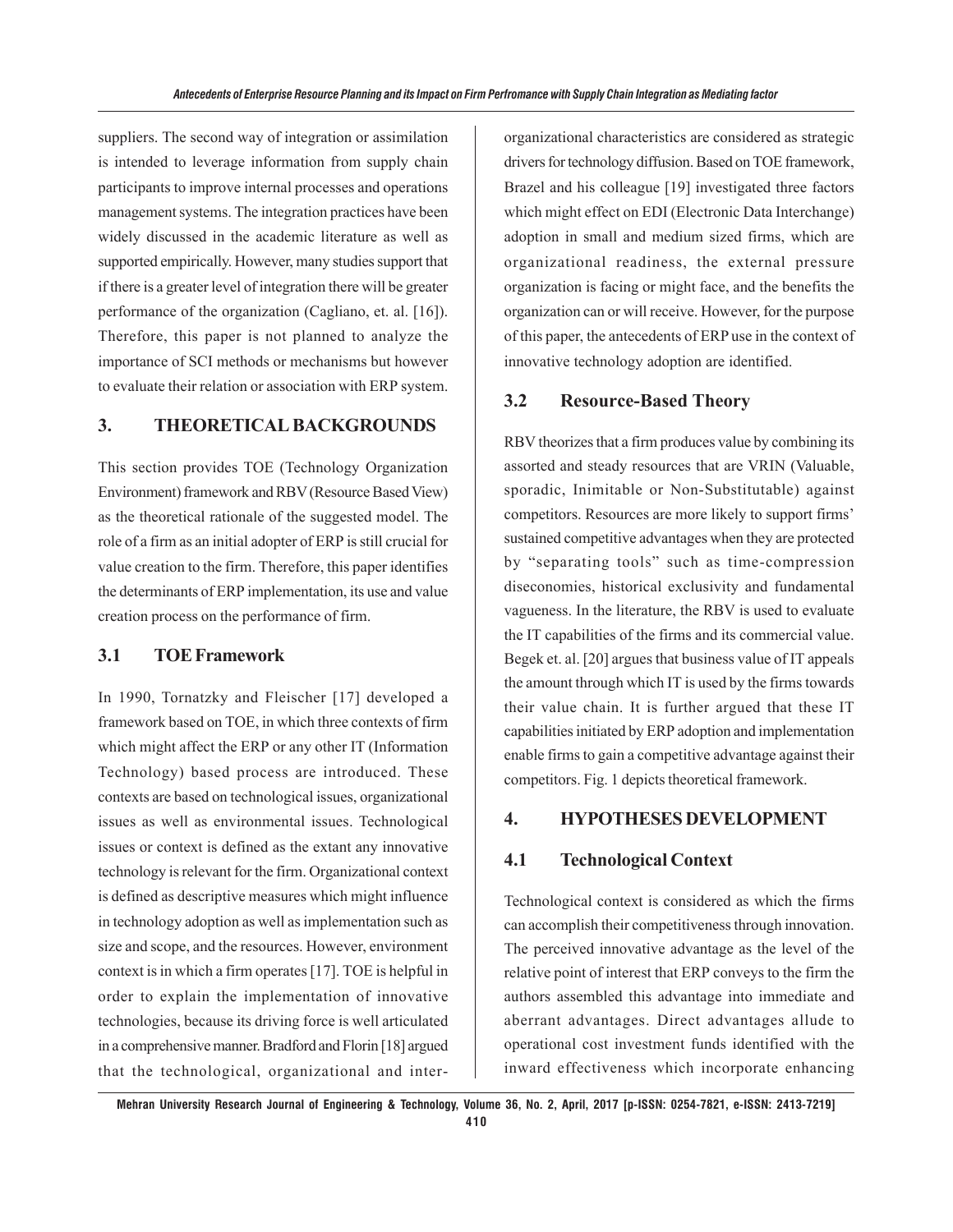information exactness, diminished stock levels and decreased exchange costs. Aberrant advantages allude to the effect of ERP on the business procedure and associations with different firms. In this paper, the direct and indirect benefits out of ERP adoption and use for the technological context are considered. The above arguments lead to the following hypothesis.

### **H1(a): Technology factor is positively associated with ERP implementation.**

### **4.2 Organizational Context**

The previous papers supported the notion that the more organizational resources firms have, the greater value they can get from IT use (Carneli and Tishler [21]; Clayton [22]). It is obvious that, sufficient organizational resources cause a successful IT implementation. Financial resources are defined as capital asset to afford the cost of ERP installation, implementation, maintenance, and many other subsequent matters. Technology resources take into account the level of technological knowledge and expertise within organization. These resources can measure organizational readiness. Thus, the more organizational resources are available, the more likely firms can adopt and implement ERP. The above argument leads to the following hypothesis.

### **H1(b): Organizational Factor is positively associated with ERP implementation.**

#### **4.3. Environmental Context**

Bagchi and Skjoett-Larsen [23] expressed that diverse external factors that might influence the firms in order to use any innovative as well as latest technology are mentioned everywhere in the previous literature. For the purpose of this paper, two environmental factors are identified which might affect ERP implementation as well as adoption are pressure from external forces and the supply chain partner issues. External pressures are the pressures the firm getting from external environment in order to adopt ERP system (Ibrahim, et. al. [24]). Xu and his colleagues [25] have suggested that the pressure from external environment is a major factor which might leads to diffuse the innovation. Firms often adopt new innovative technology owing to pressure from industry, market competition and government regulations. The other factor is partner readiness. Many studies mentioned that trading partners' readiness in environment context is very important enabler to technology adoption (Zabjek et. al., [26]). It refers to combination of partner's technology familiarity and willingness. Technology familiarity is defined by Murphy and Simon [27] as the degree to which



*FIG. 1. THEORETICAL FRAMEWORK*

**Mehran University Research Journal of Engineering & Technology, Volume 36, No. 2, April, 2017 [p-ISSN: 0254-7821, e-ISSN: 2413-7219] 411**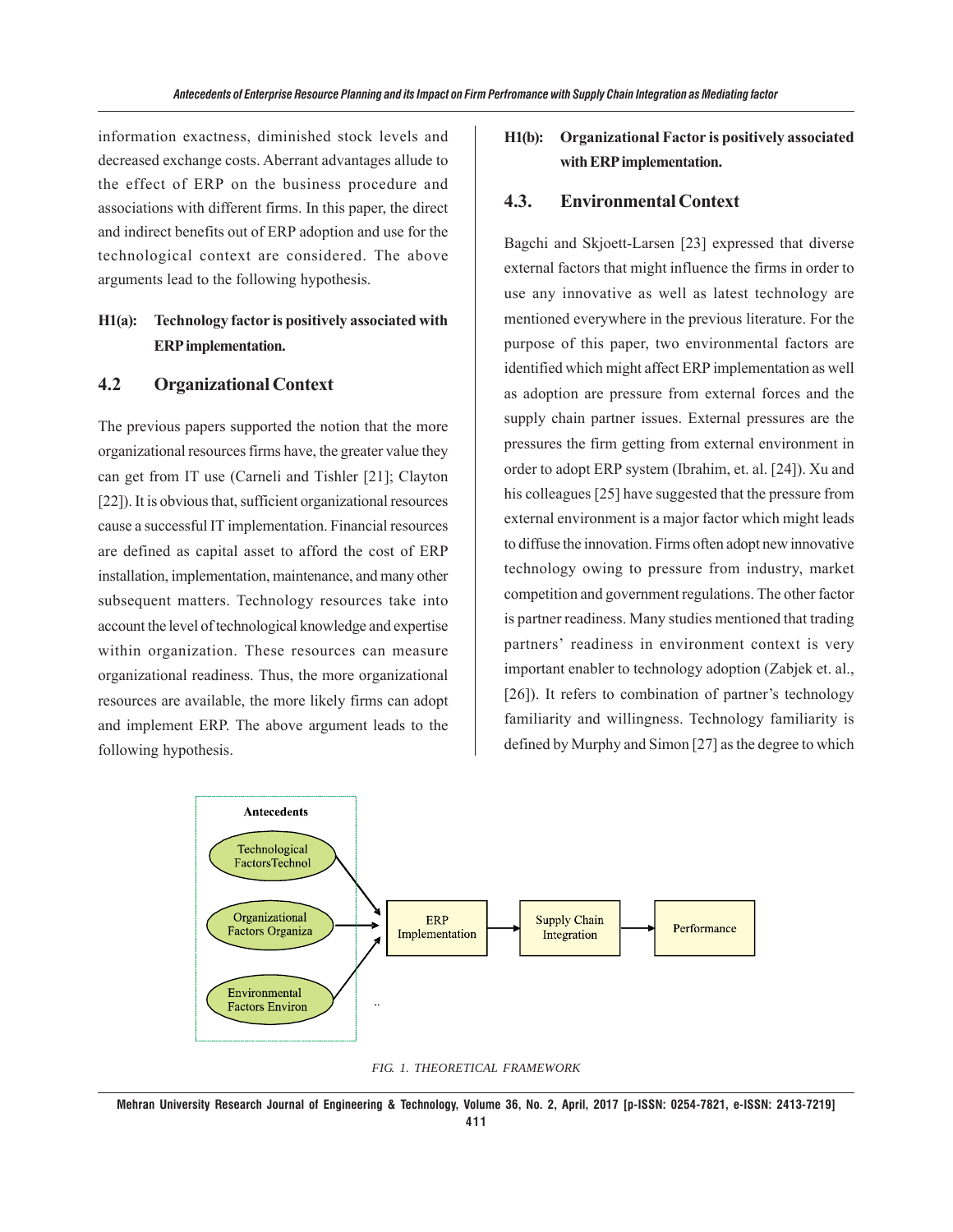employees feel comfortable to manage to technology including internet and other software is diffused in the population. The more partners are willing to adopt and implement ERP, the greater ERP use will be. The above argument leads to the following hypothesis.

### **H1(c): Environmental factor is positively associated with ERP implementation.**

### **4.4 ERP Implementation**

Since mid-1990s, numerous organizations have moved their IT innovations methodology from creating in-house frameworks in order to obtain application programming, for example, endeavor asset arranging (ERP) frameworks. However, despite the strategic importance, the implementation of ERP raised the issue for both researchers and decision makers in business industries.

## **4.4.1 Measure of the Success in ERP Systems Implementation**

As for the definition of a successful ERP implementation success, there are several different sets of instruments developed by the researchers. By the literature review, one of the schemes was well accepted, which was given by Zhe, et. al. [28]. By selecting and modifying the instrument developed by [28], and involved into measurements for the success of ERP implementation. The measurements are defined in this paper by the following six measurements: (1) User satisfaction, including the satisfaction of inside users (employee and managers), and outsider users (suppliers' and customers); (2) Intended business performance improvements, which makes sure the performance is improved towards the right direction for this firm; (3) On time; (4) budget limits; (5) Acceptance of system, which considers the IT fertility supports, and (6) Culture acceptance, which emphasizes the matching of the ERP system with firm culture.

#### **4.5 Supply Chain Integration**

SCI can be effectively managed by integrating business processes internally and externally across different nodes of supply chain. SCI can be defined as the process of collaboration and interaction through which organizations can operate in order to achieve their objectives. There are numerous studies which have confirmed the integration of supply chain benefits for all the stock holders including customers as identified by Wang and Boon-itt [29].

# **4.6 The Relationship between ERP Implementation and SCM Integration**

The implementation problems fall into the following folders: un-matching business process, lack of top management supports, insufficient education and training, as well as the culture modification mentioned above. . EPR was believed to be a strong support to SCM integration and performance from the following two perspectives.

The first perspective is the development of mass customization. Mass customization is defined as a manufacturing philosophy that modifying as well as fitting a product which can fulfill the specific needs of customer. The characteristics of mass customization requires the fast, widely, and actually data exchange, which is one of the strengths in ERP system. As long as customers can design their products, ERP system could schedule and manage the production or services under the mass customization philosophy. The second perspective is the process of standardization in supply chain. The essential issues in SCM integration is how to standardize the performance and operations of the firms within supply chain. Due to the professional and best-practice designing in the ERP implementations, these standards provide a solid platform for better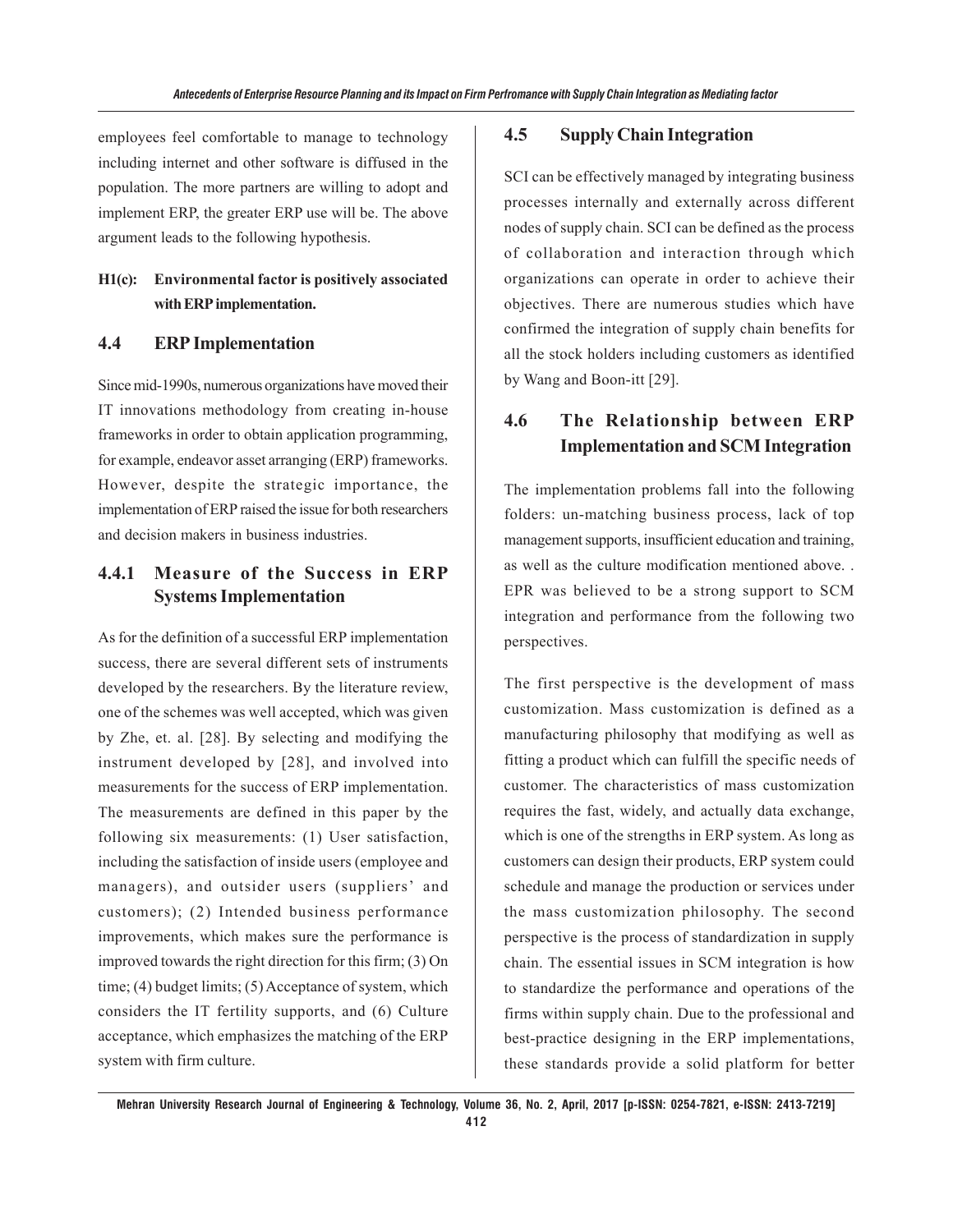performance of SCM integration. The above wide analysis on the relationship between the ERP and SCI leads to the following hypotheses.

### **H2: ERP is positively associated with supply chain integration.**

#### **4.7 Performance Measures**

Performance is utilized as the measure for effective supply chain. The research model which was proposed by Kaplan and Norton [30] emphasized on the enclosure of internal business functions processes, financial issues, customer, learning and growth views as reasonable measures of organizational performance. These factors were selected on the basis of, financial measures for example return on investment, growth in sales and share in the market, the second factors or measure was performance and operational for example Product life cycle, time to enter in the markets for new products and supplier issues [30]. Both these financial as well as operational factors and measures are therefore, taken up into consideration in this paper. Having said all this, it is therefore, hypothesized that the higher the level of integrated coordination the greater will be the benefits. This will lead to the following hypothesis as depicted in Fig. 2.

### **H3: Supply chain integration is positively associated with firm's performance.**

#### **5. METHODOLOGY**

The quantitative research methodology was adopted for this research; the survey questionnaire was developed by using three stages. At the first stage, the relevant measures of technological, organizational and environmental factors, ERP implementation, supply chain integration and its impact on performance in the literature was carried out to develop the survey questionnaire. At the second stage, a few meetings with managers to gauge the content and validity of the questionnaire were conducted. At the third stage, the questionnaire was pretested as a piloting with 10 originations to further check the validity and overall readability of the questionnaire. Obviously, these 10 organizations were excluded then from the main survey. Data was collected from a stratified random sample of organizations from the Saudi Arabia. By sampling an entire kingdom, the survey questionnaire was sent to the Saudi Stock Exchange (TADAWUL) listed organizations, which are 172 in number to date. Typical respondents were operations or general managers and therefore the data was collected from managers having enough seniority level to know about their organization. Of the 82 questionnaires returned as total, 12 were incomplete, either blindly filled by the respondents or incomplete. The remaining 70 were useable, complete and valid questionnaires. These 70 questionnaires were used then for the analysis; it represents a response rate 40%. Convenience sampling technique was used because all the usable questionnaire were used for the analysis





**Mehran University Research Journal of Engineering & Technology, Volume 36, No. 2, April, 2017 [p-ISSN: 0254-7821, e-ISSN: 2413-7219] 413**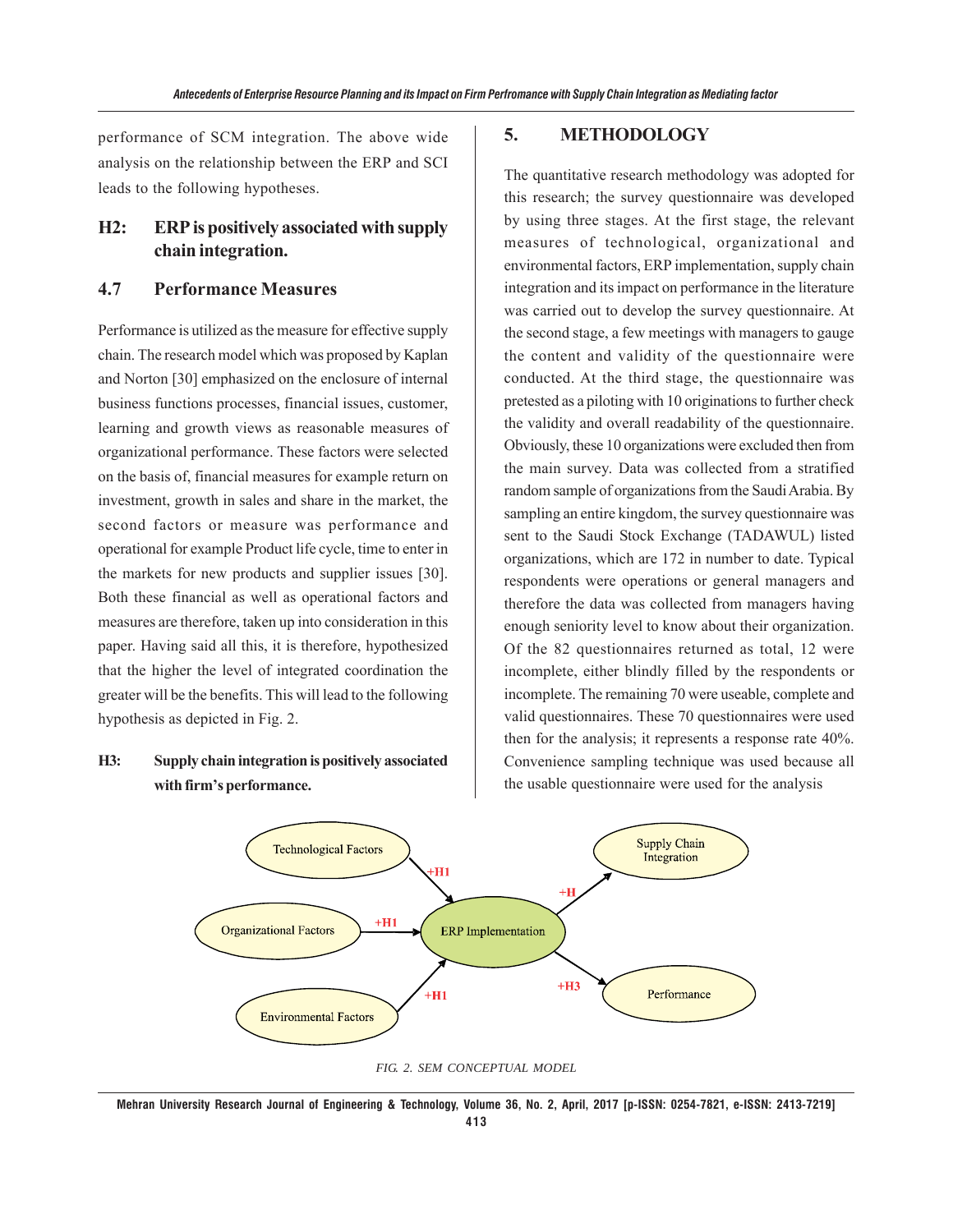### **5.1 Mediating Supply Chain Integration Constructs Measurement**

The research practice in management research is dominantly based on SEM. For this paper, we have developed theoretical foundations and have used moderating factor. SEM technique is used to validate the research model. It is evident that, SEM examines the spontaneous and efficient effect of three independent variables (Technological, Organizational and Environmental) on ERP implementation and then the impact of these independent variables on the SCI and performance. The theoretical framework (Fig. 1) is operationalized by using the SEM shown in Fig. 2. Following the rudimentary analyses of the data descriptively, which includes examination for outliers, data normality, kurtosis, skewness, mode, mean, median and standard deviations. The variables are grouped into a priori conceptualizations of appropriate sub-scales for barriers, SCI, and performance. The data is normally distributed and there are no outliers identified in the data. In the questionnaire survey, SCI as well as ERP implementation are measured based upon various initiatives that organizations usually use to coordinate supply chains using the ERP. In this context, the available literature as well as in depth interviews with the managers during the quantitative survey development helped to ground these measures. The extent of implemented SCI for each organization was measured on  $1-5$  Likert-scale ( $1 = not$  at all to 5 =fully implemented).

## **5.2 Independent and Dependent Construct Measurement**

The technological factors, organizational factors and environmental factors to ERP implementation to the SCI are likewise grounded in the literature. Factors are measured on 1-5 Likert scales  $(1 = \{ \text{insignificant} ; 5 = \text{highly} \})$ significant) in terms of their ERP implementation and SCI. Multiple iterations of CFA (Confirmatory Factor Analysis), are again used for scale purification and to help ensure reliable measures of technological, organizational and environmental factors. Four variables are excluded to form the resulting three-item scales for barriers shown in Fig. 2. Two of the excluded items or variables were constraints and awareness of innovative technology. It is noticed that, these two items or barriers are overlapping with technology costs/benefit items. The measures for performance are also reported in the literature. The degree of firm performance was based on the actual percentage of procurement and sales revenue/turnover conducted by using the SCI. It is, therefore, believed that the performance of firm is definitely based on faster delivery time, reduction in transaction costs as well as inventory management or turnover related to SCI (1-5 Likert:  $l = none$ ;  $5$  = extensive).

### **5.3 Validity and Reliability of Data**

The reliability of the factors seems satisfactory with Cronbach alphas of 70% as shown in Table 1. Construct validity of the factors is measured by testing that whether these factors are loaded in a scale on a common factor analysis. This is achieved by looking at the Eigen values of the factors, which shows all eigen values are exceeding the minimum required threshold of 1.0.

### **6. RESULTS AND DISCUSSION**

This paper used SEM in order to test the hypotheses which are developed earlier. **Table 2**, tabulates the goodness of model fit for Fig. 2's SEM.

The modification figures have revealed that some of the variables must be undisturbed. For instance, decreased exchange costs contrarily related with yearly percent of offers/turnover by utilizing production network then again innovation expenses and advantages are not exhibited conversely with specialized aptitudes. In these cases, a blunder covariance between the two elements must be incorporated and the estimation model may be adjusted as need be. As before, modification figures are cautiously used and a parameter link is only released if it be interpreted substantively regarding both the directions. Table 3, tabulates the direct and indirect effects between the independent, mediating, and dependent variables for the model and Fig. 3 depicts the direct effects of conceptual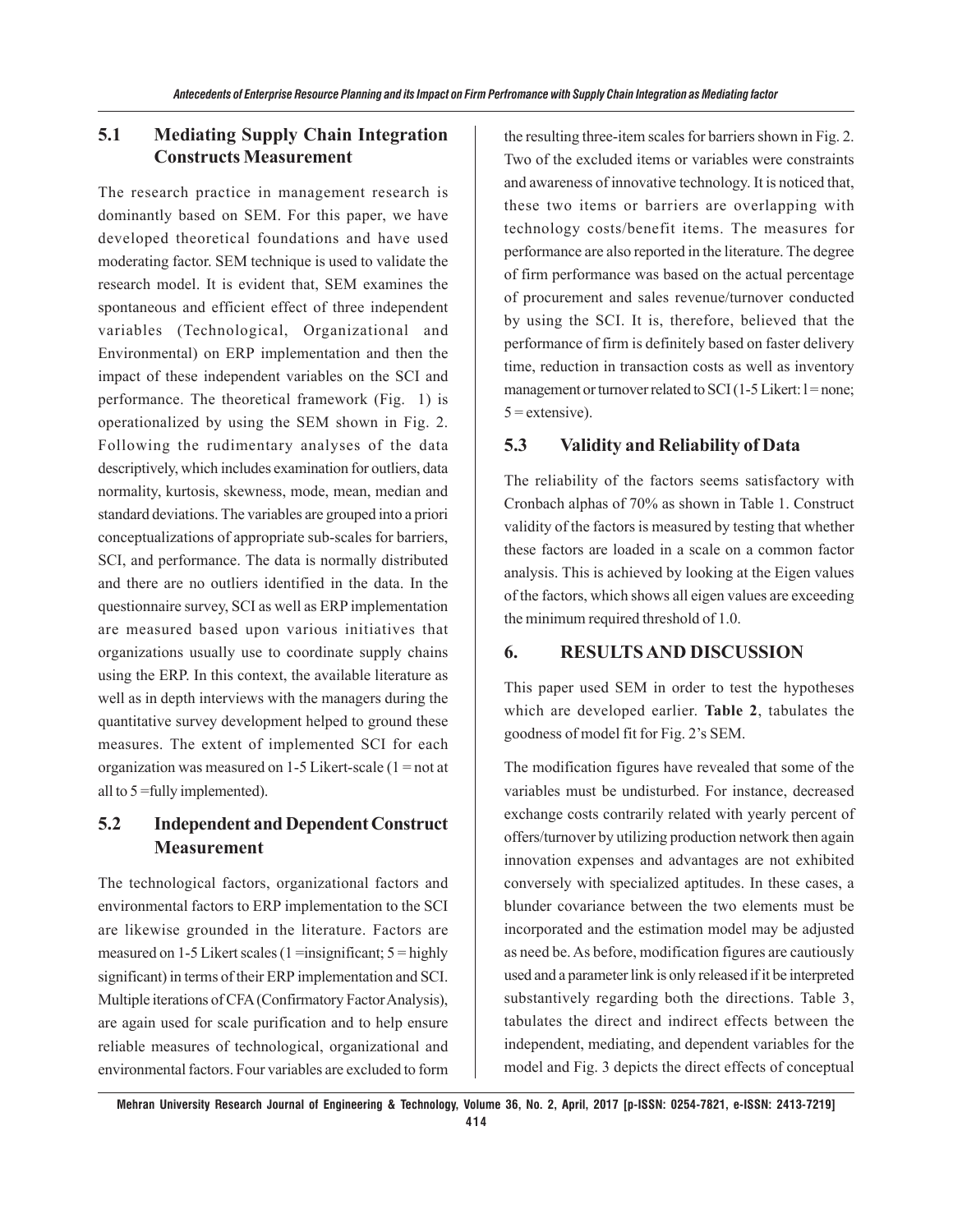model. Overall, there is strong relation and support for the hypothesized variables supply chain and firm performance. As predicted, SCI (H2) has strong direct effects on the ERP implementation and then firm (H3). Furthermore, technological factors (H1a), organizational factors (H1b), and environmental factors (H1c) all have significant positive effects on the degree of SCI which leads towards firm performance. These findings might suggest that the organizational factors are the single most important factors when it comes to integrating the supply chain. In other words, Organizational factors most accelerating the SCI process.

**TABLE 1. MEASUREMENT ANALYSIS: FACTORS (TECHNOLOGICAL, ORGANIZATIONAL AND ENVIRONMENTAL), ERP IMPLEMENTATION, SUPPLY CHAIN INTEGRATION AND FIRM PERFORMANCE.**

| <b>Measures</b>              | Cronbach' Alpha | Average Interscale<br>Co-Relate | Average Item Total Correlations |             |
|------------------------------|-----------------|---------------------------------|---------------------------------|-------------|
|                              |                 |                                 | Non-Scale Items                 | Scale Items |
| Technological Factors        | 0.83            | 0.22                            | 0.20                            | 0.76        |
| Organizational Factors       | 0.69            | 0.28                            | 0.23                            | 0.60        |
| <b>Environmental Factors</b> | 0.80            | 0.21                            | 0.20                            | 0.60        |
| ERP Implementation           | 0.78            | 0.18                            | 0.19                            | 0.59        |
| Supply chain integration     | 0.82            | 0.17                            | 0.18                            | 0.64        |
| Performance                  | 0.72            | 0.19                            | 0.19                            | 0.75        |

| Statistics for Model Fit | $df = 83$            |  |
|--------------------------|----------------------|--|
| X <sub>2</sub>           | 72.44 ( $p < 0.81$ ) |  |
| X2/df                    | $0.86$ (?2 2.00)a    |  |
| <b>GFI</b>               | 0.99 (> 0.90)a       |  |
| AGFI                     | 0.97 (> 0.90)a       |  |
| <b>RMSR</b>              | $0.04$ (< $0.10$ )a  |  |
| <b>NNFI</b>              | $1.00 \; (< 1.00)a$  |  |
| <b>NFI</b>               | 0.98 (> 0.90)a       |  |
| Hotelling's Critical N   | 785 ( $>$ 200)a      |  |

#### **TABLE 2. STATISTICS OF STRUCTURAL EQUATION MODEL FIT.**

#### **TABLE 3. DIRECT AND INDIRECT EFFECTS OF SEM**

|                                      | Hypothesis H1(a)<br>Technology Factor | Hypothesis H1(b)<br>Organizational Factor | Hypothesis $H1(c)$<br><b>Environmental Factor</b> |
|--------------------------------------|---------------------------------------|-------------------------------------------|---------------------------------------------------|
| Direct Effects<br>ERP implementation | 0.19                                  | 0.37                                      | 0.17                                              |
| <b>Indirect Effects</b>              | 0.15                                  | 0.30                                      | 0.14                                              |
| SC Integration                       |                                       |                                           |                                                   |
| Performance                          | 0.15                                  | 0.31                                      | 0.14                                              |
| Direct Effects                       | Hypothesis H2 and H3                  |                                           |                                                   |
| SC Integration                       | 0.82                                  |                                           |                                                   |
| Firm Performance                     | 0.80                                  |                                           |                                                   |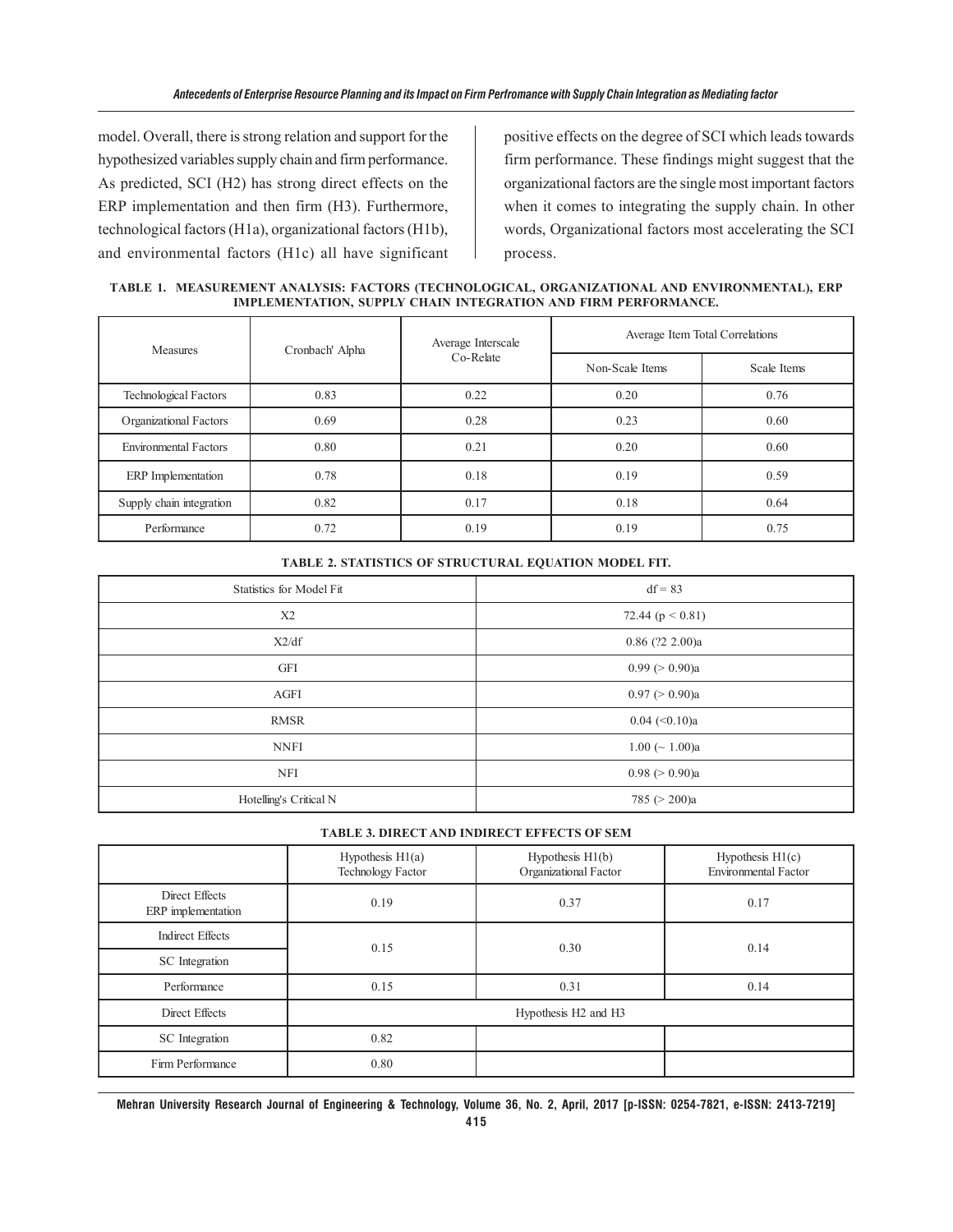

*FIG. 3. RESULTS OF SEM MODEL*

### **7. CONCLUSION**

In this paper, the relationship between SCI and ERP implementation as well as the antecedents of ERP implementation are investigated by using sample of Saudi firms. This paper provides theoretical rationale for ERP implementation and its impact on SCI. Three antecedents of ERP based on TOE framework are identified. The determinants are considered in technological, organizational and environmental context. This is the first ever study to investigate the drivers which encourage the organizations to adopt and implement ERP from Saudi Arabia context. The results support the literature that ERP plays an important role in improving the firm performance. There is consistent evidence that technological, organizational and environmental factors are playing an important role to ERP implementation as well as SCI, which leads to firm performance, in particular, the key to implementing ERP overcoming the organizational factors. The SCI must be coordinated tightly, and manufacturers should not ignore or neglect their internal obstructions in order to successfully implement the ERP system in their organizations. The results of this paper, suggest that the managers who are interested in improving their supply chain by using ERP must focus on organizational factors first. The

subsequent literature in this area has revealed that there are three steps to successful ERP implementation: (1) Unfreezing stage (2) Trial and Error stage, and (3) Refreezing stage. The results obtained from this paper suggest that the organizations which have implemented ERP system effectively are able to successfully integrate their supply chain process as well. This paper provides some of the basic building blocks for addressing the antecedents towards the ERP implementation and its role towards supply chain integration in Saudi firms. The next research might be considered the supply chain and its eintegration by collecting a data at large scale. The findings show a need for a thorough need of policy solutions for encourage the supply chain integration for the Saudi firms. It is additionally perceived that developing solutions for any resource planning system or framework needs a social change rather than technological change. There are two policy implications of this study; firstly, there is a need for basic information provision to overcome lack of knowledge about any resource planning system and secondly, the information and knowledge available about the change, and even the motivation to act, are important for Saudi firms. There is a need for supportive institutions and infrastructure (e.g., affordable and efficient support) to enable action at the firm level.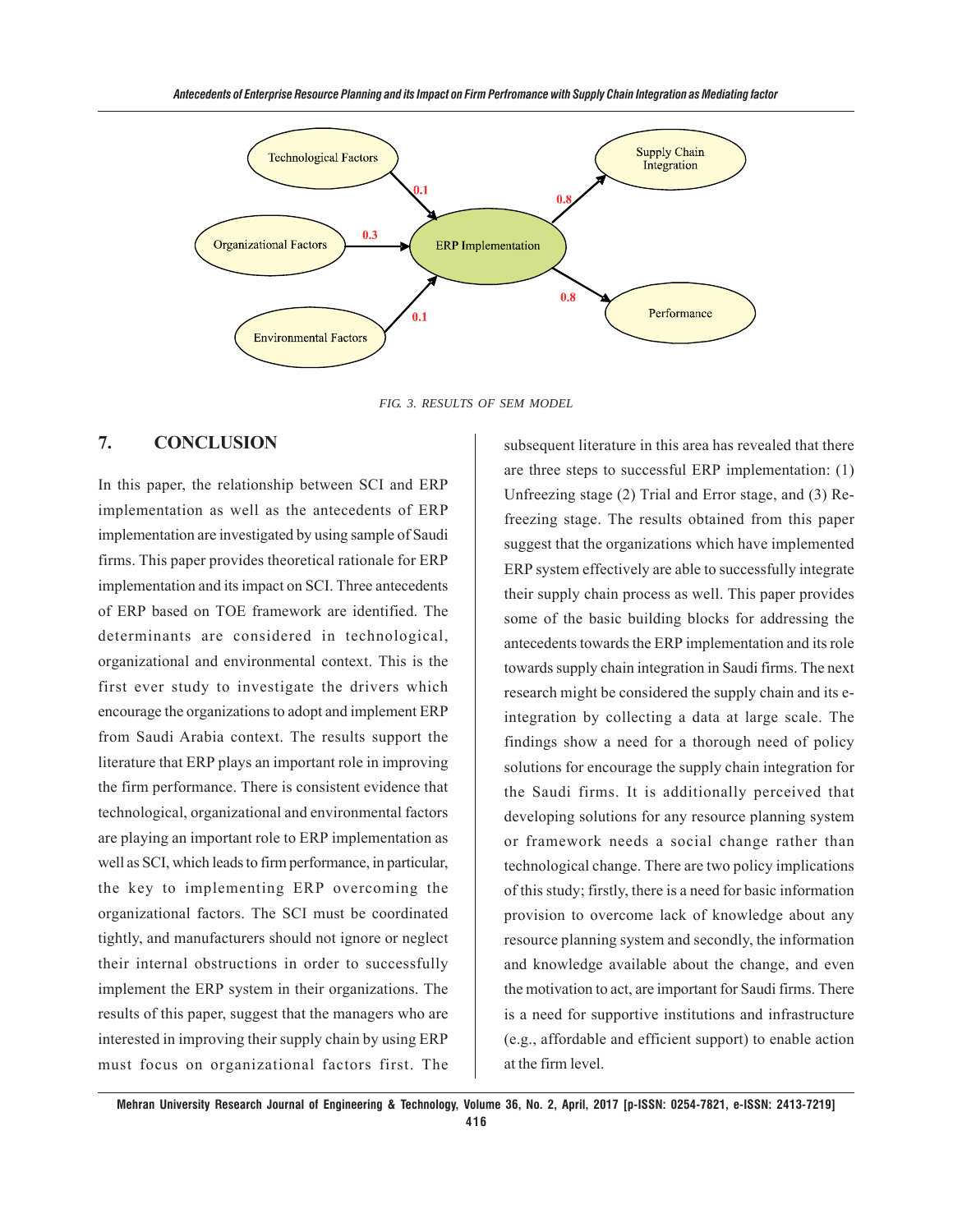#### **ACKNOWLEDGEMENTS**

Authors wish to express a sincere thanks to all those who graciously agreed to participate in this study. Furthermore, authors would like to thank Mehran University of Engineering & Technology, Jamshoro, Pakistan, for facilitating this research and anonymous reviewers are also acknowledged for their diligent review and constructive comments.

#### **REFERENCES**

- [1] Cagliano, R., Caniato, F., and Spina, G., "The Linkage between Supply Chain Integration and Manufacturing Improvement Programs", International Journal of Operations & Production Management, Volume 26 No. 3, pp. 282-299, 2006.
- [2] Rice, J.B., and Hoppe, R.M., "Supply Chain Versus Supply Chain: The Hype and the Reality", Supply Chain Management Review, September-October, 2001.
- [3] Kivimaa, P., and Kern, F., "Creative Destruction or Mere Niche Creation? Innovation Policy Mixes for Sustainability Transitions", SPRU Working Paper Series, Sussex University, Brighton, 2015.
- [4] Lambert, D.M., Cooper, M.C., and Pagh, J.D., "Supply Chain Management: Implementation Issues and Research Opportunities", The International Journal of Logistics Management, Volume 9, No. 2, pp. 1-19, 1998.
- [5] Carmeli, A., and Tishler, A., The Relationship between Intangible Organizational Elements and Organizational Performance", Strategic Management Journal, Volume 25, pp. 1257-1278, 2004.
- [6] Bagchi, P., and Skjoett-Larsen, T., "Supply Chain Integration: A European Survey", International Journal of Logistics Management, Volume 16 No. 2, pp. 275-294, 2005.
- [7] Hayes, R.H., and Wheelwright, S.C., "Restoring Our Competitive Edge", Collier Macmillan, New York, NY, 1984.
- [8] Lee, H.L., "Creating Value through Supply Chain Integration", Supply Chain Management Review, Volume 4, No. 4, pp. 30-6, 2000.
- [9] Graham, C., and Stevens, M.J., "Integrating the Supply Chain-25 Years" International Journal of Physical Distribution & Logistics Management, Volume 46, No. 1, pp. 19-42, 2016.
- [10] Skinner, W., "Manufacturing Missing Link in Corporate Strategy", Harvard Business Review, Volume 47 No. 3, pp. 136-44, 1969.
- [11] Hill, T.J., "Manufacturing Strategy", The Strategic Management of Manufacturing Function, Macmillan, London, 1993.
- [12] Hayes, R.H., and Wheelwright, S.C., "Restoring our Competitive Edge", Collier Macmillan, New York, NY, 1984.
- [13] Oing, C., Donald, R.J., and Hong, S., "Contained Nomadic Information Environments: Technology, Organization, and Environment Influences on Adoption of Hospital RFID Patient Tracking", Information & Management, Volume 51, pp. 225-239, 2014.
- [14] Davenport, T.H., "Putting the Enterprise Into the Enterprise System", Harvard Business Review, Volume 16 No. 2, pp. 121-31, 1998.
- [15] Narasimhan, R., and Das, A., "The Impact of Purchasing Integration and Practices on Manufacturing Performances", Journal of Operations Management, Volume 19, pp. 593-609, 2001.
- [16] Cagliano, R., Caniato, F., and Spina, G., "The Linkage between Supply Chain Integration and Manufacturing Improvement Programs", International Journal of Operations & Production Management, Volume 26 No. 3, pp. 282-299, 2006.
- [17] Tornatzky, L.G., and Fleischer, M., "The Processes of Technological Innovation", Lexington, MA: Lexington Books, CL Fifth, T173.8 .T67, 1990.
- [18] Bradford, M., and Florin, J., "Examining the Role of Innovation Diffusion Factors on the Implementation Success of Enterprise Resource Planning Systems", International Journal of Account Information System, Volume 4, No. 3, pp. 205-211, 2003.
- [19] Brazel, J., and Dang, L., "The Effect of ERP System Implementations on the Management of Earnings and Earnings Release Dates", Journal of Information System, Volume 1, No. 2, pp. 22-32, 2008.